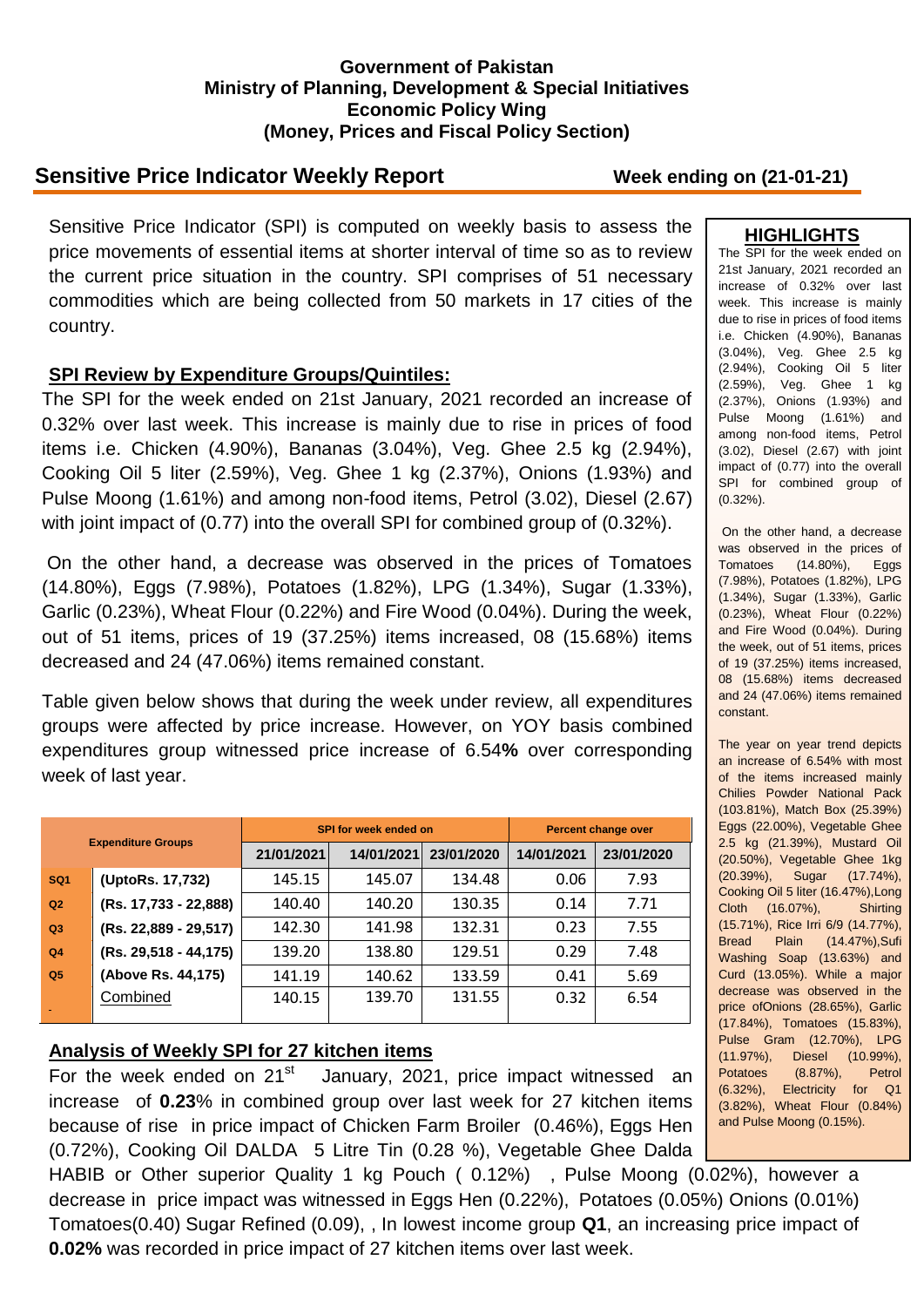On year-on-year basis, combined group recorded a rising impact of **11.20%** which is attributed to increase in price impact of kitchen items i.e., Wheat Flour Bag (0.08%) Rice Basmati Broken (0.12%), Chicken (0.11%) , Milk Fresh (4.49%), Eggs Hen Farm (0.63%), Beef (0.65%), Mutton (0.49%), Cooking Oil Dalda 5 litre tin (1.08%), Vegetable Ghee1kg Pouch (0.68%), and Sugar (1.07%) however, a declining price impact was shown in Tomatoes (0.42%), Onions (0.77%), Potatoes (0.17%). Price impact on YOY basis for lowest income group Q1 was **11.21**%. The prices of almost all essential items mainly wheat and eggs have registered downward trend due to strict price monitoring police adopted by government and the uninterrupted supply chain of essential commodities.

**Consumer Prices Of Essential Kitchen Items in Different Cities For Week Ended On 21-01- 21**

| Sr.<br><b>No</b> | <b>Units</b>                 | <b>Islamabad</b> | <b>Rawalpindi</b> | Lahore  | <b>Karachi</b> | Quetta  | <b>Peshawar</b> |
|------------------|------------------------------|------------------|-------------------|---------|----------------|---------|-----------------|
| 1                | Wheat Flour Bag 20kg         | 864.15           | 860.00            | 860.00  | 1253.60        | 960.00  | 1019.09         |
| $\overline{2}$   | Rice Basmati Broken          | 106.56           | 98.54             | 76.87   | 99.43          | 104.92  | 81.05           |
| 3                | Mutton (Average Quality) 1kg | 1174.39          | 1189.83           | 1051.19 | 1081.51        | 1096.96 | 868.94          |
| 4                | Chicken Farm Broiler(1kg)    | 179.02           | 177.60            | 166.00  | 206.28         | 184.95  | 176.00          |
| 5                | Milk fresh (Un-boiled)       | 120.41           | 119.83            | 100.00  | 120.00         | 120.00  | 121.85          |
| 6                | Eggs Hen 1dozen              | 158.98           | 152.59            | 152.00  | 159.06         | 174.95  | 151.08          |
| 7                | Cooking Oil 5 liter          | 1355.00          | 1355.00           | 1495.00 | 1355.00        | 1355.00 | 1355.00         |
| 8                | Pulse Moong 1kg              | 258.11           | 243.76            | 235.54  | 244.98         | 274.97  | 200.00          |
| 9                | Pulse Mash 1kg               | 266.47           | 257.11            | 248.47  | 246.10         | 274.97  | 237.69          |
| 10               | Pulse Gram 1kg               | 172.16           | 153.60            | 126.99  | 157.09         | 174.95  | 150.00          |
| 11               | Potatoes                     | 55.48            | 53.15             | 41.30   | 40.11          | 44.81   | 45.28           |
| 12               | Onions 1kg                   | 57.19            | 53.54             | 39.62   | 39.90          | 44.81   | 45.28           |
| 13               | Tomatoes 1kg                 | 89.63            | 80.90             | 67.84   | 49.05          | 54.85   | 64.25           |
| 14               | Sugar Refined 1kg            | 96.23            | 94.57             | 95.70   | 91.07          | 100.00  | 92.99           |
| 15               | Petrol Super Per Liter       | 109.71           | 109.70            | 109.71  | 109.72         | 109.70  | 109.71          |

The Price difference of items in different cities as shown in the table above can be related to transportation costs.

| <b>Price Comparison of Major Kitchen Items (Combined Group)</b> |                      |            |               |                     |         |          |  |
|-----------------------------------------------------------------|----------------------|------------|---------------|---------------------|---------|----------|--|
| Sr. No                                                          | <b>Items</b>         |            | <b>Prices</b> | impact Current/prev |         |          |  |
|                                                                 |                      | 21/01/2021 | 14/01/2021    | 23/01/20            | Prev.   | Corresp. |  |
| 1                                                               | <b>Wheat Flour</b>   | 989.13     | 989.40        | 978.10              | 0.00    | 0.08     |  |
| $\overline{2}$                                                  | <b>Rice Basmati</b>  | 88.85      | 88.85         | 84.57               | 0.00    | 0.12     |  |
| 3                                                               | <b>Mutton</b>        | 1041.98    | 1041.23       | 944.85              | 0.00    | 0.49     |  |
| $\overline{4}$                                                  | <b>Chicken Farm</b>  | 181.59     | 167.82        | 178.72              | 0.46    | 0.11     |  |
| 5                                                               | <b>Milk Fresh</b>    | 108.82     | 108.82        | 94.64               | 0.00    | 4.49     |  |
| $6\phantom{1}6$                                                 | Eggs Hen             | 154.02     | 164.64        | 126.17              | $-0.22$ | 0.63     |  |
| $\overline{7}$                                                  | <b>Onions</b>        | 40.69      | 40.87         | 55.19               | $-0.05$ | $-0.90$  |  |
| 8                                                               | <b>Pulse Moong</b>   | 236.23     | 230.87        | 231.24              | 0.02    | 0.02     |  |
| 10                                                              | <b>Potatoes</b>      | 41.20      | 41.95         | 43.70               | $-0.05$ | $-0.17$  |  |
| 11                                                              | <b>Tomatoes</b>      | 60.96      | 76.37         | 75.33               | $-0.40$ | $-0.42$  |  |
| 12                                                              | <b>Sugar Refined</b> | 92.77      | 94.22         | 77.21               | $-0.09$ | 1.07     |  |